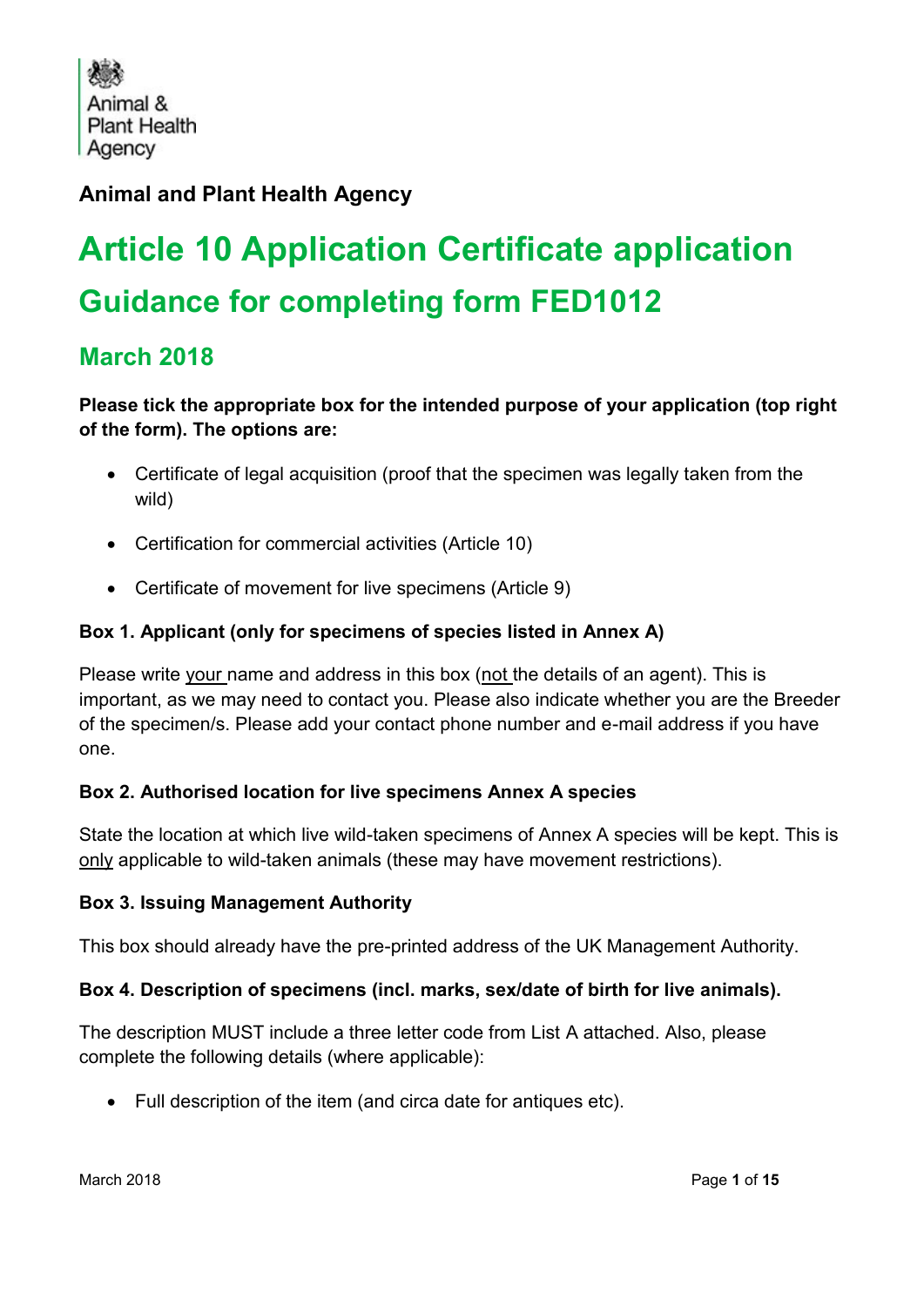- Sex of the specimen.
- Live or dead specimen.
- Permanent markings of the specimen, e.g. close ring number or microchip number in the order that they appear, and any phone numbers or other parts of the identification mark which may not be unique, together with any other identifying features. Confirm on the application form that any **rings fitted to birds are closed rings** rather than split rings. Closed rings are continuous bands without any breaks. All rings and other identifying marks fitted to the specimen must be stated on the application form. All rings must have been commercially manufactured.
- Hatch date or date of birth (dd/mm/yy) or approximate age.
- Acquired date: dd/mm/yy.
- Previous Article 10 certificate number of the *specimen - if applicable*.
- Parent ring numbers/markings & A10 numbers if available.

(Please include information in box 20 if there is not enough room in box 4)

#### **Box 5. Net mass (kg)**

Please select the appropriate unit of measurement from list B attached. This only applies to parts and derivatives as described in List A. It does not apply to live specimens.

#### **Box 6. Quantity**

Enter the quantity (using the appropriate unit of measurement from List B if applicable).

#### **Box 7. CITES Appendix**

Enter the correct CITES Appendix I, II or III, if known. Please do not guess.

#### **Box 8. EC Annex**.

Enter the correct EC Annex A, or B, if known. Please do not guess.

#### **Box 9. Source**

Enter the appropriate code from List C attached.

#### **Box 10. Country of origin**

Enter the country in which the specimen was born/hatched.

#### **Box 11. Permit No**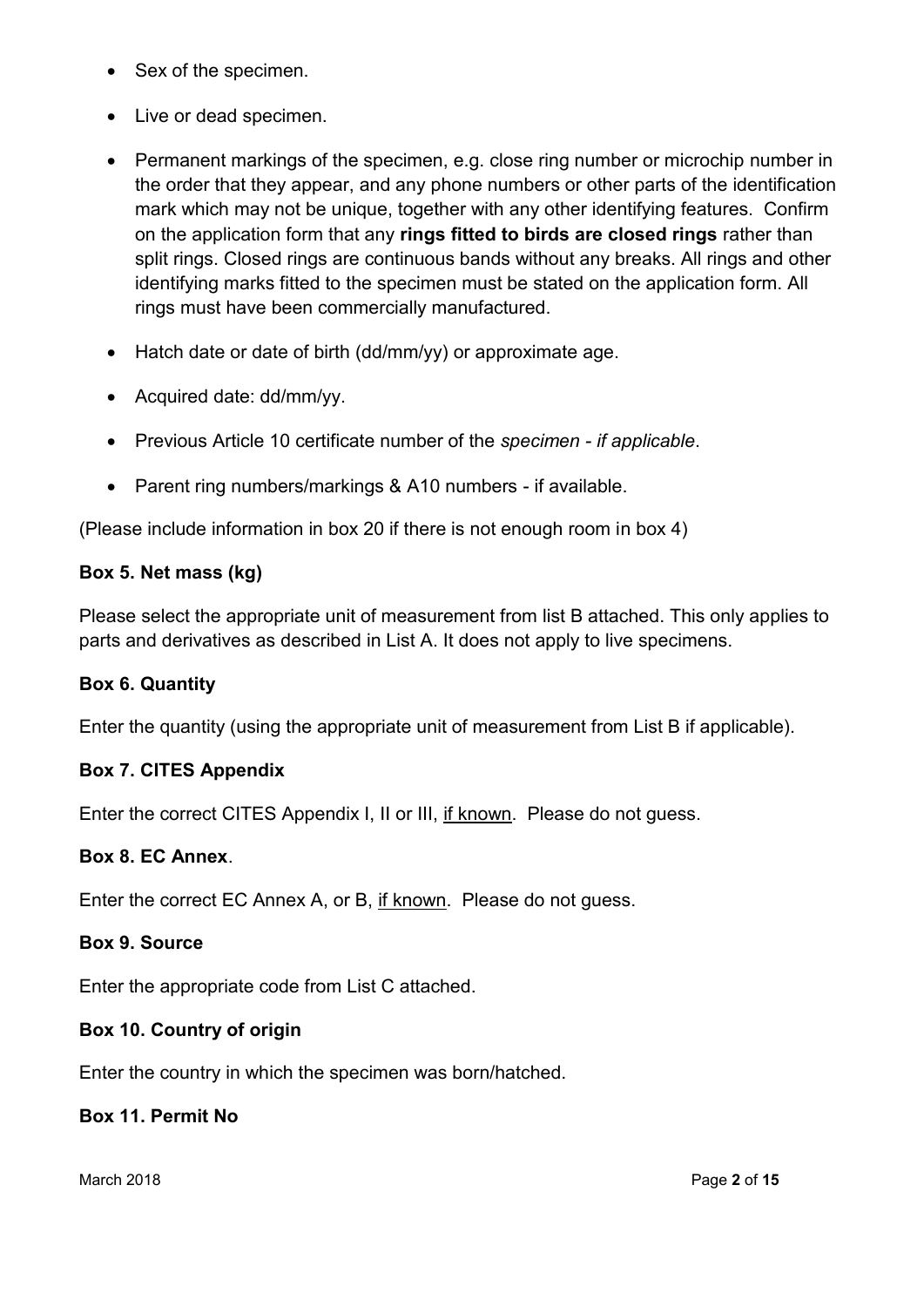For imported specimens only. Enter the export permit number (the permit with which the export from the country of origin took place).

#### **Box 12. Date of issue**

For imported specimens only. Enter the date of issue of the permit referred to in box 12 above.

#### **Box 13. Member State of import**

For specimens which were imported into another EU member state. Enter the EU country into which the specimen was first imported.

#### **Box 14. Document No**.

Only relevant for specimens imported into another EU member state. Enter the details of the import permit issued by the EU member state referred to above.

#### **Box 15. Date of issue.**

Enter the date of issue of the permit referred to in box 14 above

#### **Box 16. Scientific name of species.**

Enter the scientific / Latin name of the species (for example Ara macao). Your application cannot be processed without this. You may need to visit your local library or perhaps a veterinary surgeon may be able to assist you.

#### **Box 17. Common name of species.**

Enter the common name of the species (for example Scarlet Macaw).

#### **Box 18. I hereby certify that the specimens described above:**

Tick all the boxes that apply. Please note that::

The boxes refer to the **origin of the specimen**. More than one box may apply;

Documentary evidence must be provided with the application form (e.g. relevant licences, permits, letters from breeders confirming origin).

As the applicant, it is your responsibility to supply all the information required to process your application so you should fill in as much of the information as you can. The application form is

a signed legal declaration by you that the information you have given is correct and accurate.

You are also confirming that a previous application for the specimen has not been previously rejected either in the UK or other EU Member State.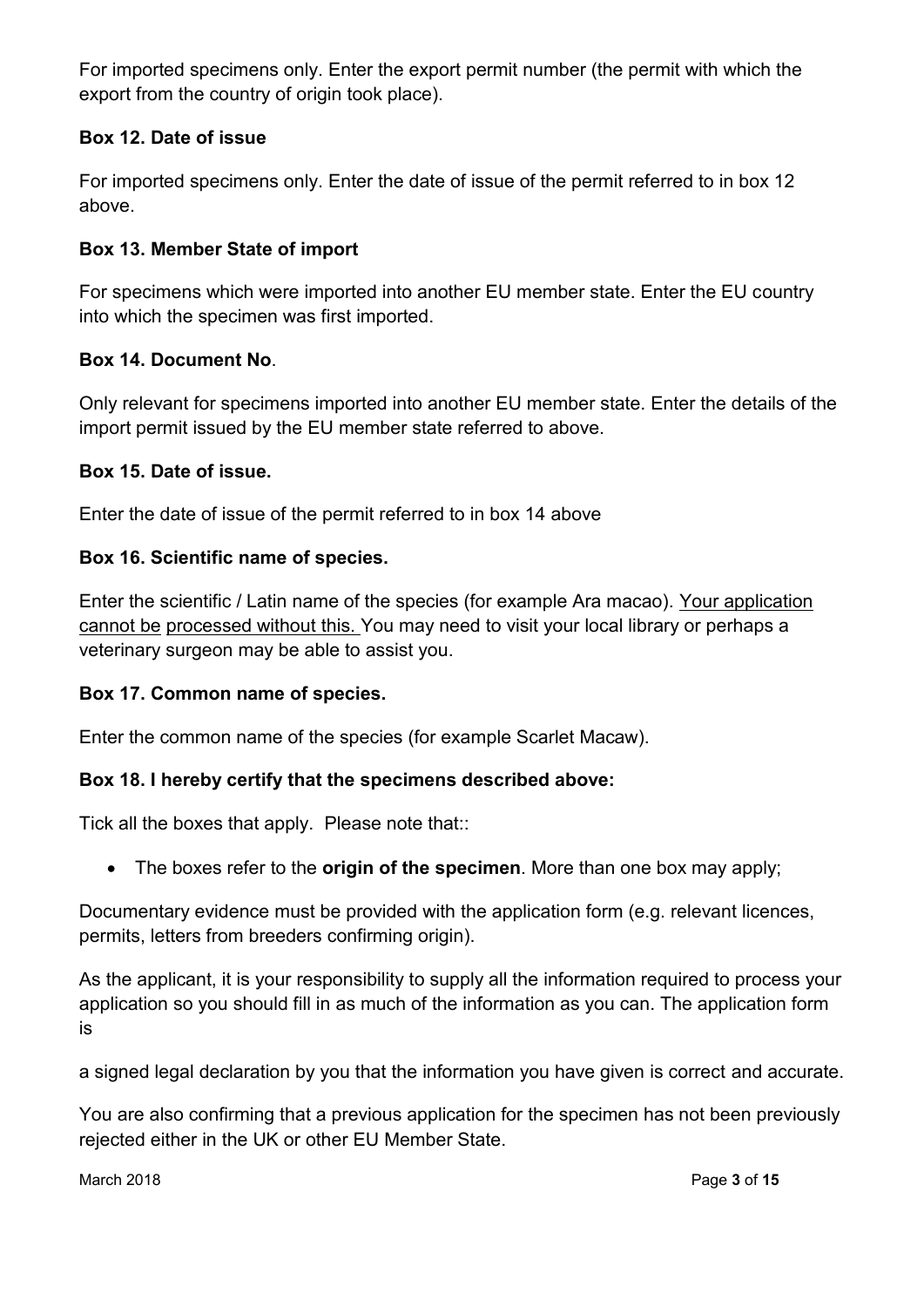#### **Box 19. I request a document for the purpose of:**

Tick the box of the purpose that applies to your application.

#### **Box 20. Remarks.**

Please refer to any supporting documents and include any additional information or comments, e.g. the specimen was received by way of gift.

Please check that you have provided as much information as possible (provide additional material on a separate sheet if necessary) and include evidence that the specimen was lawfully acquired and **sign and date the declaration at the foot of the form.**

If returning the form by email insert the phrase **"I (INSERT NAME) am the owner of the email account below and I am also the applicant"**. Enter your email address either in the signature box or box 20. **This is to ensure the legality of the electronic ' signature'.**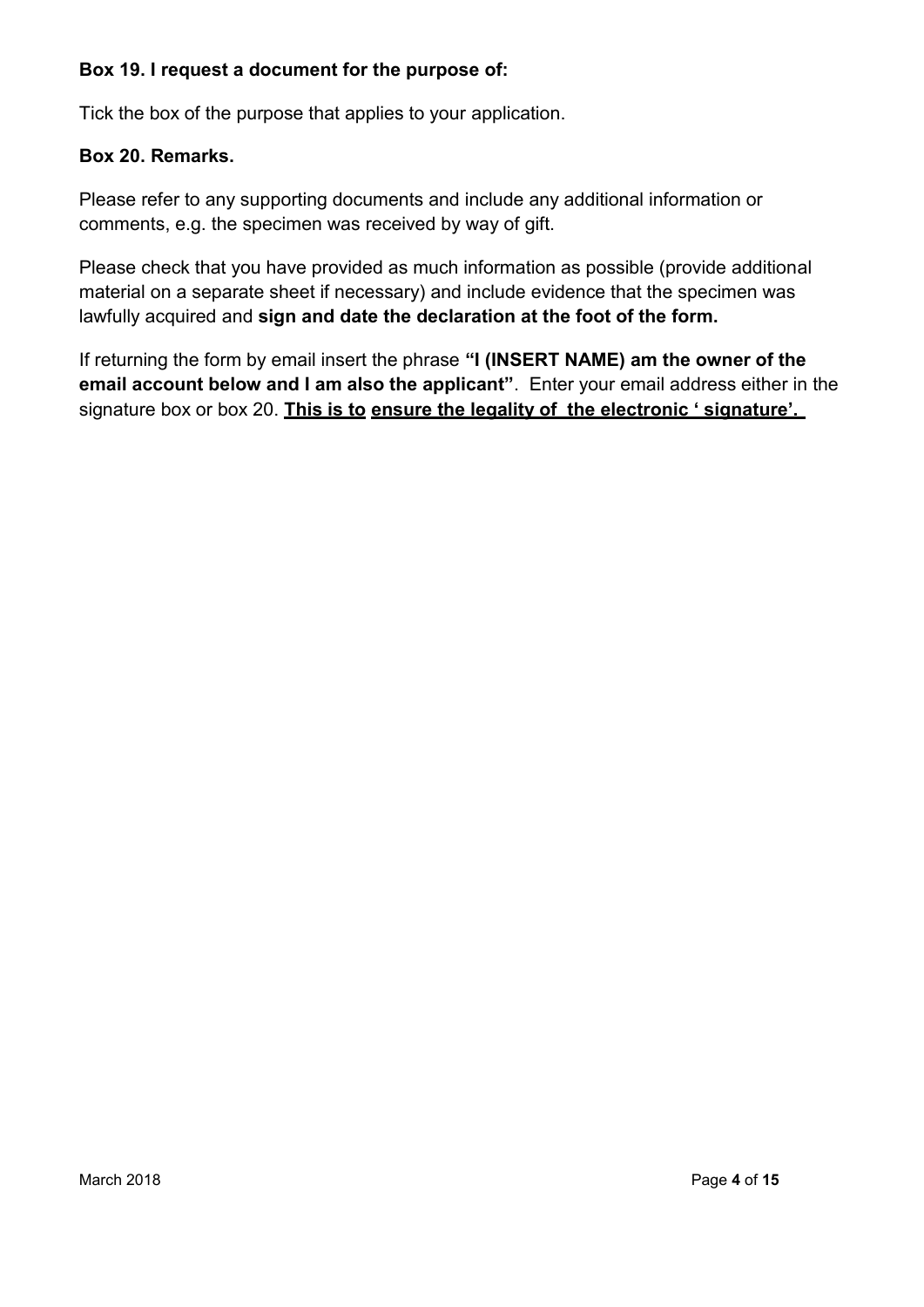# **List A - Codes to be included in the description of specimens and units of measure to be used in permits and certificates**

| <b>Description</b> | <b>Trade</b><br>term<br>code | <b>Preferred</b><br>unit | <b>Alternative</b><br>unit | <b>Explanation</b>                                                                                                                                                                                                                                                                                                        |
|--------------------|------------------------------|--------------------------|----------------------------|---------------------------------------------------------------------------------------------------------------------------------------------------------------------------------------------------------------------------------------------------------------------------------------------------------------------------|
| baleen             | <b>BAL</b>                   | kg                       | no.                        | whalebone                                                                                                                                                                                                                                                                                                                 |
| bark               | <b>BAR</b>                   | kg                       |                            | tree bark (raw, dried or powdered; unprocessed)                                                                                                                                                                                                                                                                           |
| body               | <b>BOD</b>                   | no.                      | kg                         | substantially whole dead animals, including<br>fresh or processed fish, stuffed turtles,<br>preserved butterflies, reptiles in alcohol, whole<br>stuffed hunting trophies, etc.                                                                                                                                           |
| bone               | <b>BON</b>                   | kg                       | no.                        | bones, including jaws                                                                                                                                                                                                                                                                                                     |
| calipee            | CAL                          | kg                       |                            | calipee or calipash (turtle cartilage for soup)                                                                                                                                                                                                                                                                           |
| carapace           | CAP                          | no.                      | kg                         | raw or unworked whole shells of Testudines<br>species                                                                                                                                                                                                                                                                     |
| carving            | <b>CAR</b>                   | kg                       | no.                        | carved products other than ivory, bone or horn -<br>for example coral and wood (including<br>handicrafts).                                                                                                                                                                                                                |
|                    |                              |                          |                            | N.B: Ivory carvings should be specified as such<br>(see below - "IVC"). Also, for species from<br>which more than one type of product may be<br>carved (e.g. horn and bone), the trade term<br>code should indicate the type of product in trade<br>(e.g. bone carving "BOC" or horn carving -<br>"HOC"), where possible. |
| carving - bone     | <b>BOC</b>                   | kg                       | no.                        | bone carving                                                                                                                                                                                                                                                                                                              |
| carving - horn     | <b>HOC</b>                   | kg                       | no.                        | horn carving                                                                                                                                                                                                                                                                                                              |
| carving - ivory    | <b>IVC</b>                   | kg                       | no.                        | ivory carvings, including e.g. smaller worked<br>pieces of ivory (knife handles, chess sets,<br>marjoram sets etc). N.B. Whole carved tusk<br>should be reported as tusks (see "TUS" below).<br>Jewellery made from carved ivory should be<br>reported as 'jewellery - ivory' (see IJW below).                            |
| caviar             | CAV                          | kg                       |                            | unfertilized dead processed eggs from all<br>species of Acipenseriformes; also known as roe                                                                                                                                                                                                                               |
| chips              | <b>CHP</b>                   | kg                       |                            | chips of timber, especially Aquilaria spp.,<br>Gyrinops spp. and Pterocarpus santalinus                                                                                                                                                                                                                                   |
| claw               | <b>CLA</b>                   | no.                      | kg                         | claws - e.g. of Felidae, Ursidae or Crocodylia<br>(NB: 'turtle claws' are usually scales and not real<br>claws)                                                                                                                                                                                                           |
| cloth              | <b>CLO</b>                   | m <sup>2</sup>           | kg                         | cloth – if the cloth is not made entirely from the<br>hair of a CITES species, the weight of hair of the<br>species concerned should instead, if possible,<br>be recorded under 'HAI'                                                                                                                                     |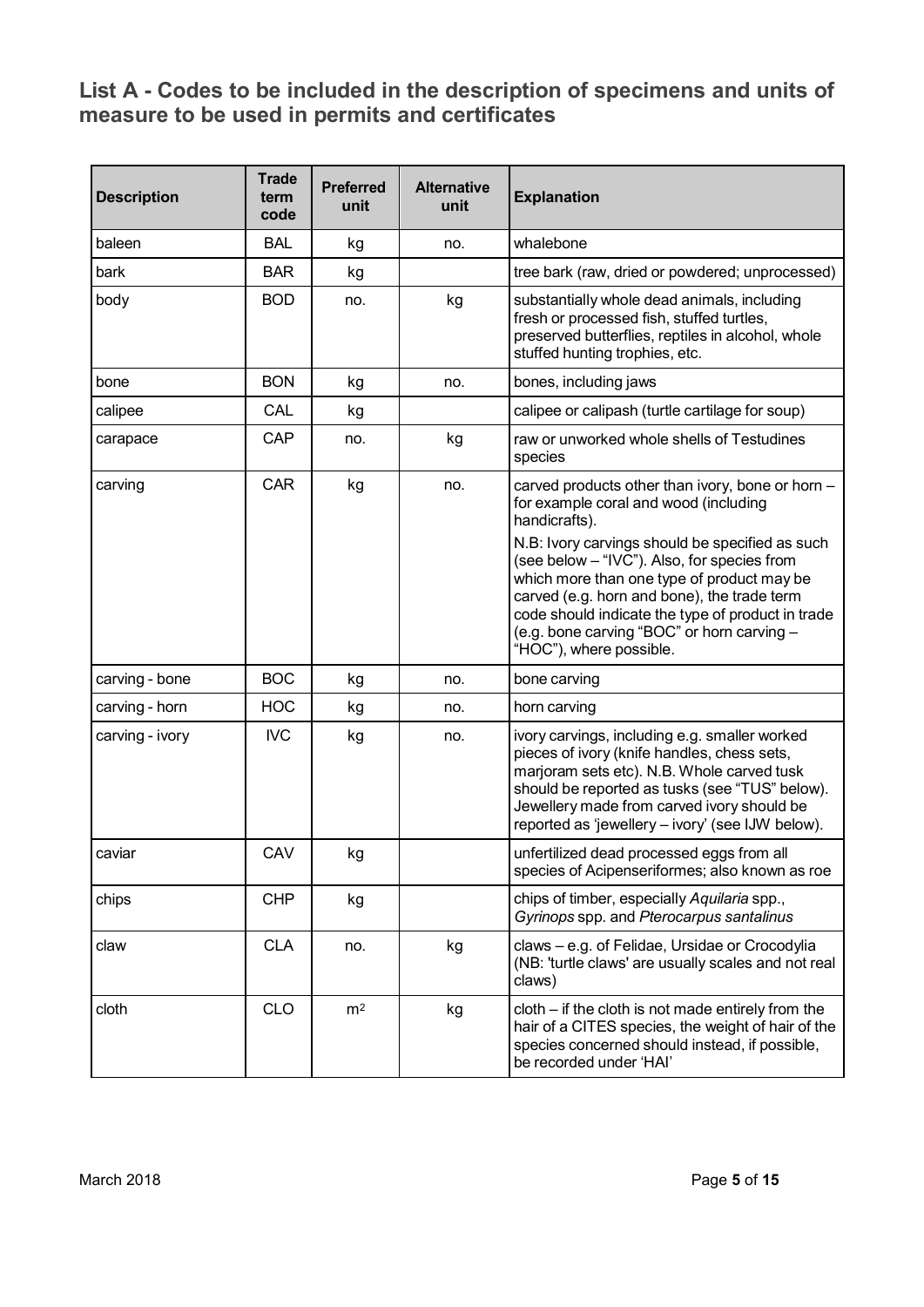| <b>Description</b> | <b>Trade</b><br>term<br>code | <b>Preferred</b><br>unit | <b>Alternative</b><br>unit | <b>Explanation</b>                                                                                                                                                                                                                  |
|--------------------|------------------------------|--------------------------|----------------------------|-------------------------------------------------------------------------------------------------------------------------------------------------------------------------------------------------------------------------------------|
| coral (raw)        | <b>COR</b>                   | no.                      | kg                         | raw or unworked coral and coral rock (also live<br>rock and substrate) [as defined in Resolution<br>Conf. 11.10 (Rev. CoP15)]. Coral rock should<br>be recorded as 'Scleractinia spp.'                                              |
|                    |                              |                          |                            | NB: the trade should be recorded by number of<br>pieces only if the coral specimens are<br>transported in water.                                                                                                                    |
|                    |                              |                          |                            | Live rock (transported moist in boxes) should<br>be reported in kg; coral substrate should be<br>reported as number of pieces (since these are<br>transported in water as the substrate to which<br>non-CITES corals are attached). |
| cosmetics          | <b>CSM</b>                   | g                        | ml                         | cosmetics which include extracts of CITES-<br>listed species. The quantity should reflect the<br>amount of CITES-listed species present.                                                                                            |
| culture            | <b>CUL</b>                   | no. of<br>flasks, etc.   |                            | cultures of artificially propagated plants                                                                                                                                                                                          |
| derivatives        | <b>DER</b>                   | kg/l                     |                            | derivatives (other than those included elsewhere<br>in this table)                                                                                                                                                                  |
| dried plant        | <b>DPL</b>                   | no.                      |                            | dried plants - e.g. herbarium specimens                                                                                                                                                                                             |
| ear                | <b>EAR</b>                   | no.                      |                            | ears - usually elephant                                                                                                                                                                                                             |
| egg                | <b>EGG</b>                   | no.                      | kg                         | whole dead or blown eggs (see also 'caviar')                                                                                                                                                                                        |
| egg (live)         | <b>EGL</b>                   | no.                      | kg                         | live fertilized eggs - usually birds and reptiles<br>but includes fish and invertebrates                                                                                                                                            |
| eggshell           | <b>ESH</b>                   | g/kg                     |                            | raw or unworked eggshell except whole eggs                                                                                                                                                                                          |
| extract            | <b>EXT</b>                   | kg                       | I.                         | extract - usually plant extracts                                                                                                                                                                                                    |
| feather            | <b>FEA</b>                   | kg/<br>no. of<br>wing    | no.                        | feathers – in the case of objects (e.g. pictures)<br>made of feathers, record the number of objects                                                                                                                                 |
| fibre              | <b>FIB</b>                   | kg                       | m                          | fibres – e.g. plant fibre but includes strings of<br>tennis rackets                                                                                                                                                                 |
| fin                | <b>FIN</b>                   | kg                       |                            | fresh, frozen or dried fins and parts of fins<br>(including flippers)                                                                                                                                                               |
| fingerlings        | <b>FIG</b>                   | kg                       | no.                        | juvenile fish of one or two years of age for the<br>aquarium trade, hatcheries or for release<br>operations                                                                                                                         |
| flower             | <b>FLO</b>                   | kg                       |                            | flowers                                                                                                                                                                                                                             |
| flower pot         | <b>FPT</b>                   | no.                      |                            | flower pots made from parts of a plant $-$ e.g.<br>treefern fibres (NB: live plants traded in so-<br>called 'community pots' should be recorded as<br>'live plants', not as flower pots)                                            |
| frog legs          | <b>LEG</b>                   | kg                       |                            | frog legs                                                                                                                                                                                                                           |
| fruit              | <b>FRU</b>                   | kg                       |                            | fruit                                                                                                                                                                                                                               |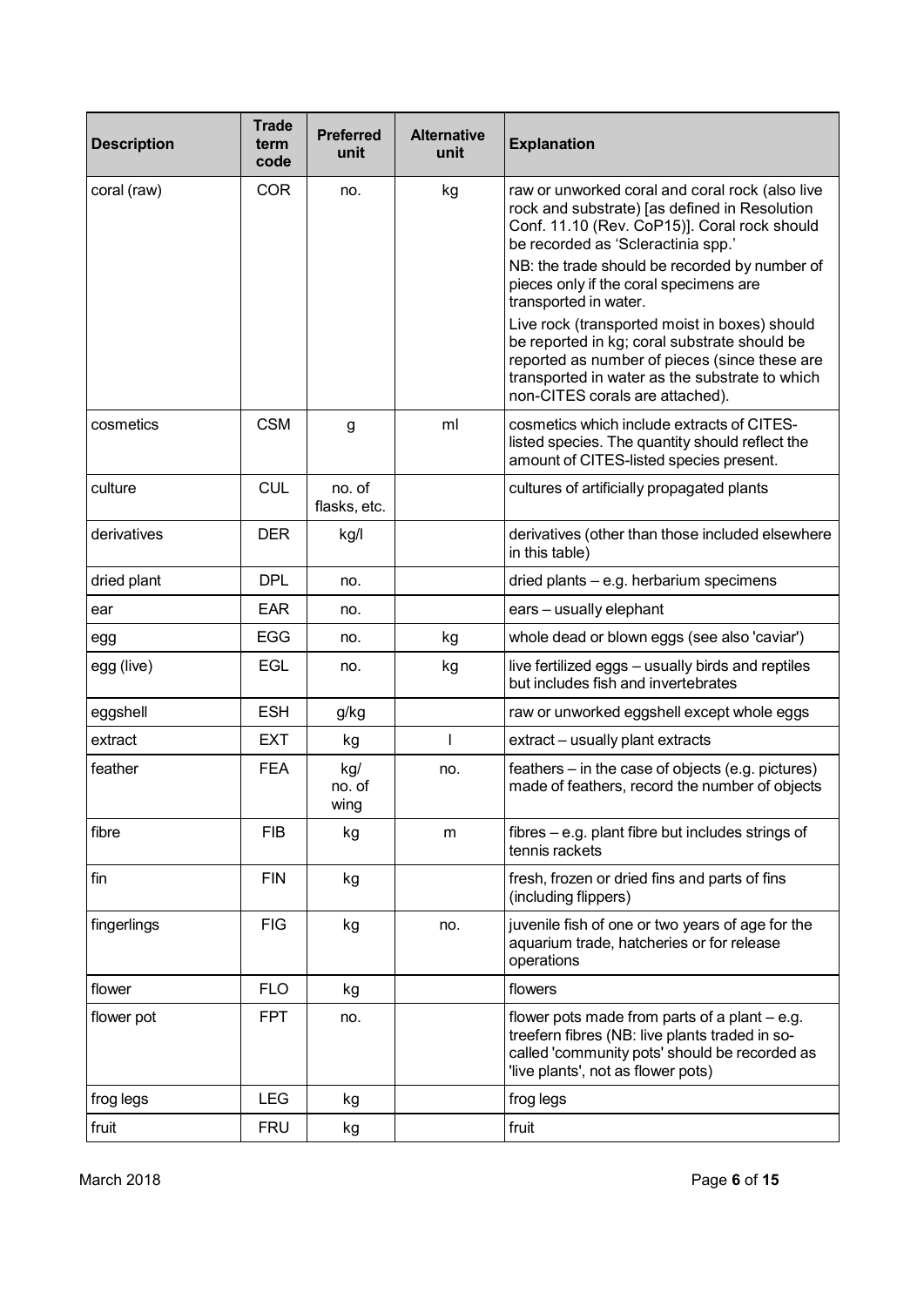| foot | <b>FOC</b> | no. | $\left  \right $ feet – e.g. of elephant, rhinoceros, |
|------|------------|-----|-------------------------------------------------------|
|      |            |     | hippopotamus, lion, crocodile, etc.                   |

| <b>Description</b>         | <b>Trade</b><br>term<br>code | <b>Preferred</b><br>unit | <b>Alternative</b><br>unit | <b>Explanation</b>                                                                                                                                                                                                                                                                                |
|----------------------------|------------------------------|--------------------------|----------------------------|---------------------------------------------------------------------------------------------------------------------------------------------------------------------------------------------------------------------------------------------------------------------------------------------------|
| fur products (large)       | <b>FPL</b>                   | no.                      |                            | large manufactured products of fur $-$ e.g. bear<br>or lynx fur blankets or other fur products of a<br>substantial size.                                                                                                                                                                          |
| fur product (small)        | <b>FPS</b>                   | no.                      |                            | small manufactured products of fur-including<br>handbags, key fobs, purses, pillows, trim, etc.                                                                                                                                                                                                   |
| gall                       | <b>GAL</b>                   | kg                       |                            | gall                                                                                                                                                                                                                                                                                              |
| gall bladder               | GAB                          | no.                      | kg                         | gall bladder                                                                                                                                                                                                                                                                                      |
| garment                    | <b>GAR</b>                   | no.                      |                            | garments - including gloves and hats but not<br>shoes. Includes trimming or decoration on<br>garments                                                                                                                                                                                             |
| genitalia                  | <b>GEN</b>                   | kg                       | no.                        | castrates and dried penes                                                                                                                                                                                                                                                                         |
| gill plates                | <b>GIL</b>                   | no.                      |                            | gill plates (e.g. for sharks)                                                                                                                                                                                                                                                                     |
| graft rootstock            | <b>GRS</b>                   | no.                      |                            | graft rootstocks (without the grafts)                                                                                                                                                                                                                                                             |
| hair                       | HAI                          | kg                       | g                          | hair – includes all animal hair, e.g. of elephant,<br>yak, vicuña, guanaco                                                                                                                                                                                                                        |
| hair products              | <b>HAP</b>                   | no.                      | g                          | products made of hair (e.g. elephant hair<br>bracelets)                                                                                                                                                                                                                                           |
| horn                       | <b>HOR</b>                   | no.                      | kg                         | horns – includes antlers                                                                                                                                                                                                                                                                          |
| jewellery                  | <b>JWL</b>                   | no.                      | g                          | jewellery - including bracelets, necklaces, and<br>other items of jewellery from products other than<br>ivory (e.g. wood, coral, etc.)                                                                                                                                                            |
| jewellery - ivory          | IJW                          | no.                      | g                          | jewellery made of ivory                                                                                                                                                                                                                                                                           |
| leather product<br>(large) | <b>LPL</b>                   | no.                      |                            | large manufactured products of leather - e.g.<br>briefcases, furniture, suitcases, travel trunks                                                                                                                                                                                                  |
| leather product<br>(small) | <b>LPS</b>                   | no.                      |                            | small manufactured products of leather $-$ e.g.<br>belts, braces, bicycle saddles, cheque book or<br>credit card holders, handbags, key fobs,<br>notebooks, purses, shoes, tobacco pouches,<br>wallets, watch-straps and trim                                                                     |
| live                       | LIV                          | no.                      | kg                         | live animals and plants                                                                                                                                                                                                                                                                           |
| leaf                       | <b>LVS</b>                   | kg                       | no.                        | leaves                                                                                                                                                                                                                                                                                            |
| logs                       | LOG                          | m <sup>3</sup>           |                            | all wood in the rough, whether or not stripped of<br>bark or sapwood, or roughly squared, for<br>processing notably into sawn wood, pulpwood<br>or veneer sheets. NB: trade in logs of special<br>purpose timbers traded by weight (e.g. lignum<br>vitae, Guaiacum spp.) should be recorded in kg |
| meat                       | <b>MEA</b>                   | kg                       |                            | meat, including flesh of fish if not whole (see<br>'body'), fresh or unprocessed meat as well as<br>processed meat (e.g. smoked, raw, dried, frozen<br>or tinned)                                                                                                                                 |
| medicine                   | <b>MED</b>                   | kg/l                     |                            | medicine                                                                                                                                                                                                                                                                                          |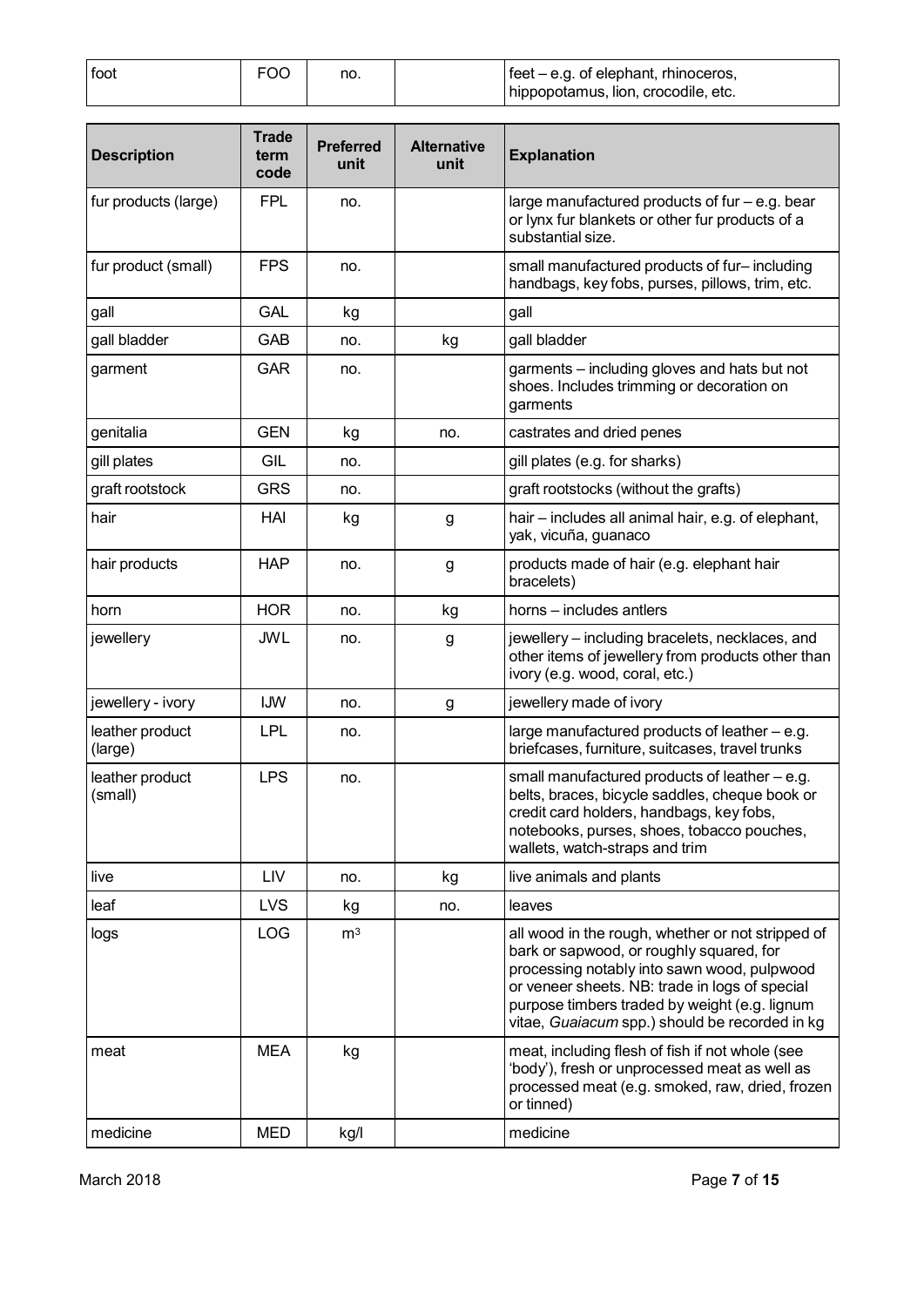| l musk  | <b>MUS</b> |     | musk                                                            |
|---------|------------|-----|-----------------------------------------------------------------|
| l oil   | OIL        | kg  | oil – e.g. from turtles, seals, whales, fish, various<br>plants |
| l pearl | <b>PRL</b> | no. | pearl (e.g. for Strombus gigas)                                 |

| <b>Description</b> | <b>Trade</b><br>term<br>code | <b>Preferred</b><br>unit | <b>Alternative</b><br>unit | <b>Explanation</b>                                                                                                                                                                                                                                   |
|--------------------|------------------------------|--------------------------|----------------------------|------------------------------------------------------------------------------------------------------------------------------------------------------------------------------------------------------------------------------------------------------|
| piano keys         | <b>KEY</b>                   | no.                      |                            | ivory piano keys (e.g. one standard piano would<br>be 52 ivory piano keys)                                                                                                                                                                           |
| piece - bone       | <b>BOP</b>                   | kg                       |                            | pieces of bone, not manufactured                                                                                                                                                                                                                     |
| piece - horn       | <b>HOP</b>                   | kg                       |                            | pieces of horn, not manufactured – includes<br>scrap                                                                                                                                                                                                 |
| piece - ivory      | <b>IVP</b>                   | kg                       |                            | ivory pieces, not manufactured - includes scrap                                                                                                                                                                                                      |
| plate              | <b>PLA</b>                   | m <sup>2</sup>           |                            | plates of fur skins - includes rugs if made of<br>several skins                                                                                                                                                                                      |
| plywood            | <b>PLY</b>                   | m <sup>2</sup>           | m <sup>3</sup>             | material consisting of three or more sheets of<br>wood glued and pressed one on the other and<br>generally disposed so that the grains of<br>successive layers are at an angle                                                                       |
| powder             | <b>POW</b>                   | kg                       |                            | powder                                                                                                                                                                                                                                               |
| pupae              | <b>PUP</b>                   | no.                      |                            | butterfly pupae                                                                                                                                                                                                                                      |
| root               | <b>ROO</b>                   | no.                      | kg                         | roots, bulbs, corms or tubers<br>NB: For the agarwood-producing taxa Aquilaria<br>spp. and Gyrinops spp., the preferred unit is<br>'kilograms'. The alternative unit is 'number'.                                                                    |
| rug                | <b>RUG</b>                   | no.                      |                            | rugs                                                                                                                                                                                                                                                 |
| sawfish rostrum    | <b>ROS</b>                   | no.                      | kg                         | sawfish rostrum                                                                                                                                                                                                                                      |
| sawn wood          | <b>SAW</b>                   | m <sup>3</sup>           |                            | wood simply sawn lengthwise or produced by a<br>profile-chipping process; normally exceeds 6mm<br>in thickness. NB: trade in sawn wood of special<br>purpose timbers traded by weight (e.g. lignum<br>vitae, Guaiacum spp.) should be recorded in kg |
| scale              | <b>SCA</b>                   | kg                       |                            | scales $-$ e.g. of turtle, other reptiles, fish,<br>pangolin                                                                                                                                                                                         |
| seed               | <b>SEE</b>                   | kg                       |                            | seeds                                                                                                                                                                                                                                                |
| shell              | <b>SHE</b>                   | no.                      | kg                         | raw or unworked shell of molluscs                                                                                                                                                                                                                    |
| side               | <b>SID</b>                   | no.                      |                            | sides or flanks of skins; does not include<br>crocodilian Tinga frames (see under 'skin')                                                                                                                                                            |
| skeleton           | <b>SKE</b>                   | no.                      |                            | substantially whole skeletons                                                                                                                                                                                                                        |
| skin               | SKI                          | no.                      |                            | substantially whole skins, raw or tanned,<br>including crocodilian Tinga frames, external<br>body lining, with or without scales                                                                                                                     |
| skin piece         | <b>SKP</b>                   | kg                       |                            | skin pieces - including scraps, raw or tanned                                                                                                                                                                                                        |
| skull              | <b>SKU</b>                   | no.                      |                            | skulls                                                                                                                                                                                                                                               |
| soup               | SOU                          | kg                       |                            | soup $-$ e.g. of turtle                                                                                                                                                                                                                              |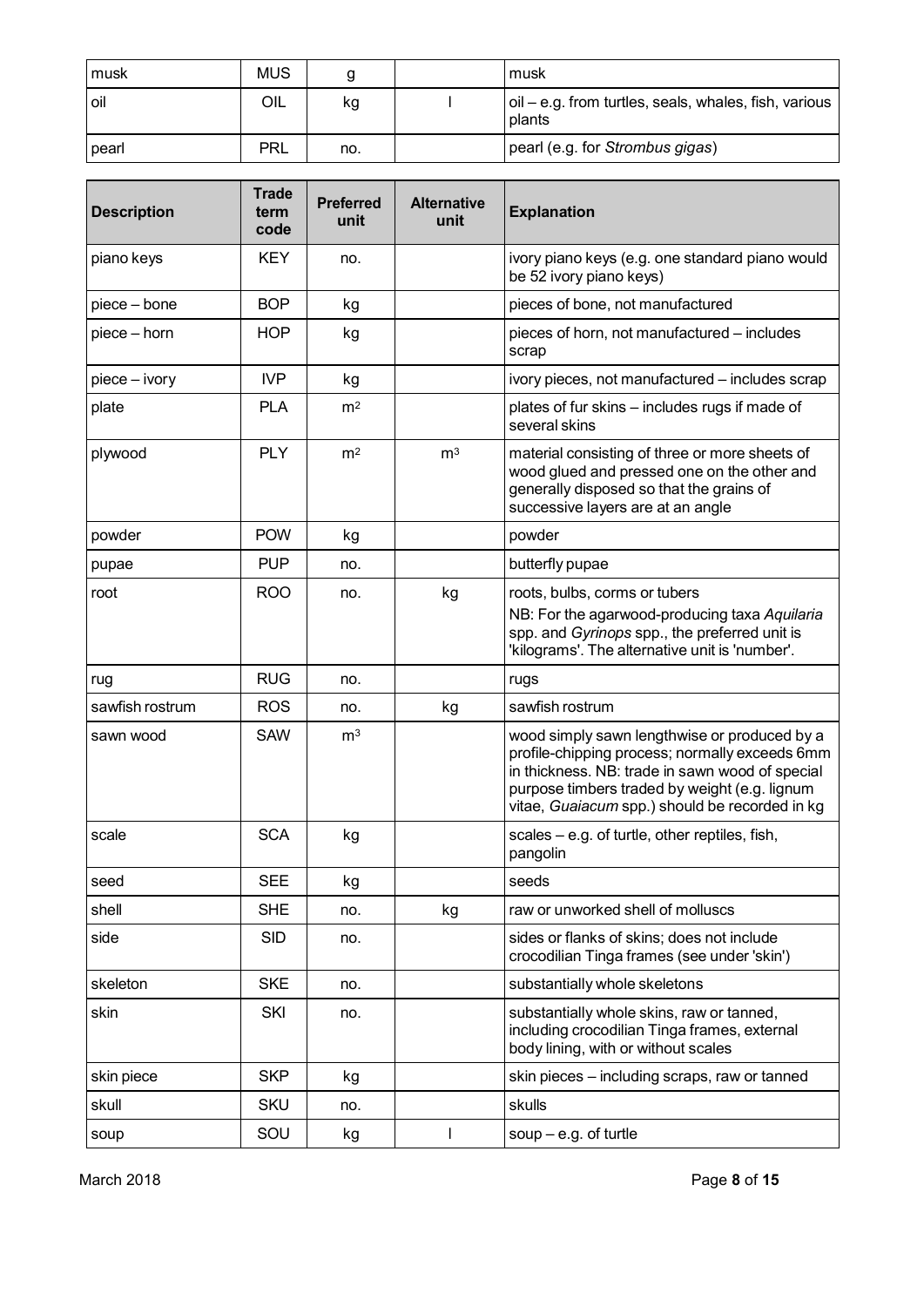| specimen<br>(scientific) | SPE. | ka/l/ml/<br>no. | scientific specimens – includes blood, tissue<br>(e.g. kidney, spleen, etc.), histological<br>preparations, preserved museum specimens, |
|--------------------------|------|-----------------|-----------------------------------------------------------------------------------------------------------------------------------------|
|                          |      |                 | ±etc.                                                                                                                                   |

| <b>Description</b>                                  | <b>Trade</b><br>term<br>code | <b>Preferred</b><br>unit         | <b>Alternative</b><br>unit | <b>Explanation</b>                                                                                                                                                                                                                                                                                                                                                                                                                                                                                                                                                                                                                                                                                        |
|-----------------------------------------------------|------------------------------|----------------------------------|----------------------------|-----------------------------------------------------------------------------------------------------------------------------------------------------------------------------------------------------------------------------------------------------------------------------------------------------------------------------------------------------------------------------------------------------------------------------------------------------------------------------------------------------------------------------------------------------------------------------------------------------------------------------------------------------------------------------------------------------------|
| stem                                                | <b>STE</b>                   | no.                              | kg                         | plant stems<br>NB: For the agarwood-producing taxa Aquilaria<br>spp. and Gyrinops spp., the preferred unit is<br>'kilograms'. The alternative unit is 'number'.                                                                                                                                                                                                                                                                                                                                                                                                                                                                                                                                           |
| swim bladder                                        | SWI                          | kg                               |                            | hydrostatic organ, including isinglass / sturgeon<br>glue                                                                                                                                                                                                                                                                                                                                                                                                                                                                                                                                                                                                                                                 |
| tail                                                | TAI                          | no.                              | kg                         | tails $-$ e.g. of caiman (for leather) or fox (for<br>garment trimming, collars, boas, etc.), also<br>includes flukes of cetaceans.                                                                                                                                                                                                                                                                                                                                                                                                                                                                                                                                                                       |
| tooth                                               | <b>TEE</b>                   | no.                              | kg                         | teeth – e.g. of whale, lion, hippopotamus,<br>crocodile, etc.                                                                                                                                                                                                                                                                                                                                                                                                                                                                                                                                                                                                                                             |
| timber                                              | TIM                          | m <sup>3</sup>                   | kg                         | raw timber except saw-logs and sawn wood                                                                                                                                                                                                                                                                                                                                                                                                                                                                                                                                                                                                                                                                  |
| trophy                                              | <b>TRO</b>                   | no.                              |                            | trophy – all the trophy parts of one animal if they<br>are exported together: e.g. horns (2), skull,<br>cape, backskin, tail and feet (i.e. ten specimens)<br>constitute one trophy. But if, for example, the<br>skull and horns are the only specimens of an<br>animal that are exported, then these items<br>together should be recorded as one trophy.<br>Otherwise the items should be recorded<br>separately. A whole stuffed body is recorded<br>under 'BOD'. A skin alone is recorded under<br>'SKI'. Trade in 'full mount', 'shoulder mount' and<br>'half mount', along with any corresponding parts<br>of the same animal exported together on the<br>same permit, should be reported as '1 TRO' |
| trunk                                               | <b>TRU</b>                   | no.                              | kg                         | elephant trunk. N.B.: An elephant trunk exported<br>with other trophy items from the same animal on<br>the same permit as part of a hunting trophy<br>should be reported as 'TRO'.                                                                                                                                                                                                                                                                                                                                                                                                                                                                                                                        |
| tusk                                                | TUS                          | no.                              | kg                         | substantially whole tusks, whether or not<br>worked. Includes tusks of elephant,<br>hippopotamus, walrus, narwhal, but not other<br>teeth                                                                                                                                                                                                                                                                                                                                                                                                                                                                                                                                                                 |
| veneer sheets<br>- rotary veneer<br>- sliced veneer | <b>VEN</b><br><b>VEN</b>     | m <sup>3</sup><br>m <sup>2</sup> | kg<br>kg                   | thin layers or sheets of wood of uniform<br>thickness, usually 6mm or less in thickness,<br>usually peeled (rotary veneer) or sliced (sliced<br>veneer), for use in making plywood, for<br>veneering furniture, veneer containers, etc.                                                                                                                                                                                                                                                                                                                                                                                                                                                                   |
| wax                                                 | <b>WAX</b>                   | kg                               |                            | wax                                                                                                                                                                                                                                                                                                                                                                                                                                                                                                                                                                                                                                                                                                       |
| wood product                                        | <b>WPR</b>                   | no.                              | kg                         | manufactured wood products, including finished<br>wood products such as furniture and musical<br>instruments.                                                                                                                                                                                                                                                                                                                                                                                                                                                                                                                                                                                             |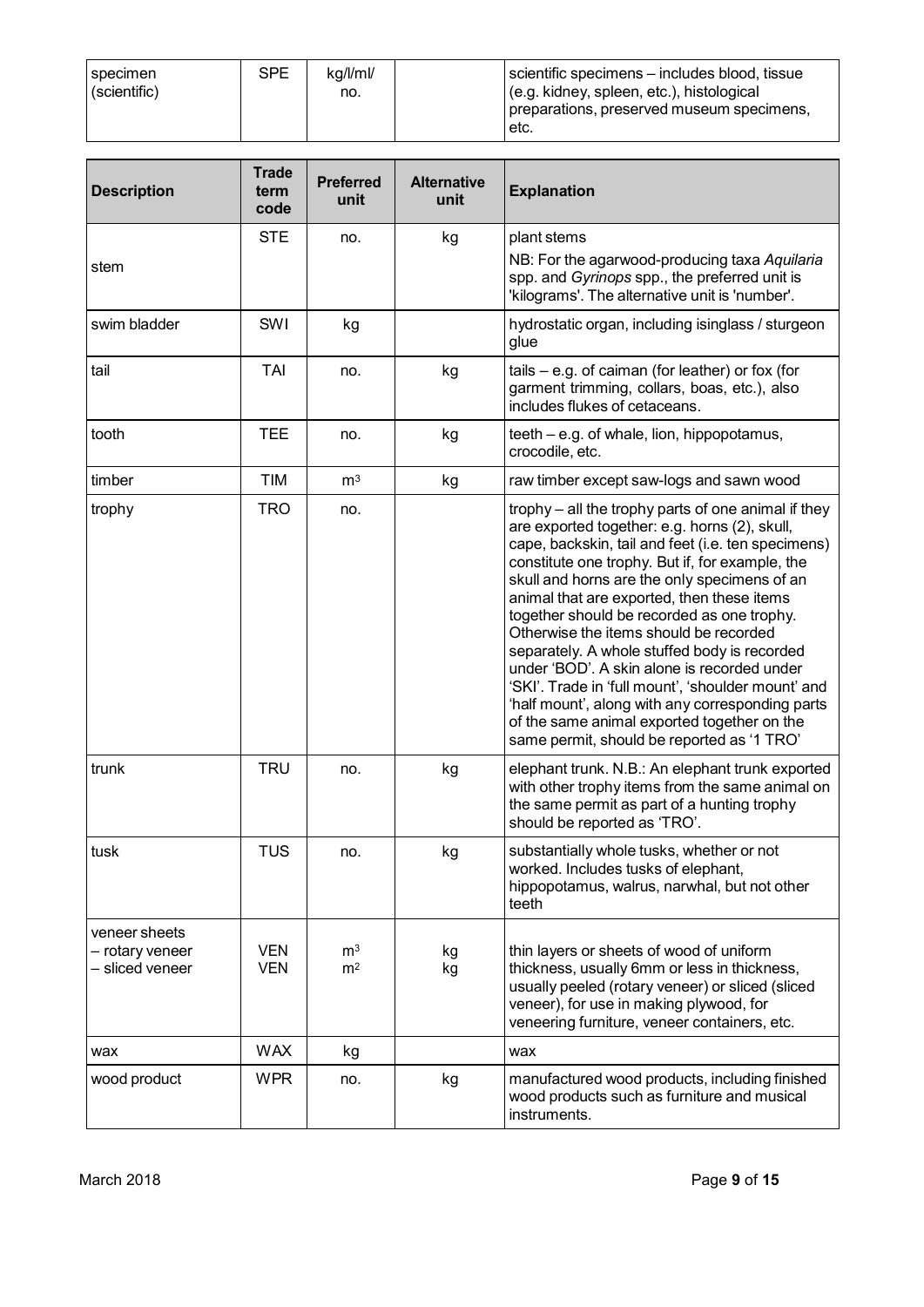# **List B – Units of measure to be used in description of Net Mass**

- $g =$ grams
- $kg = kilograms I = litres$
- cm3 = cubic centimetres
- *ml* = millilitres m = metres
- *m2* = square metres
- *m3* = cubic metres
- no. = number of specimens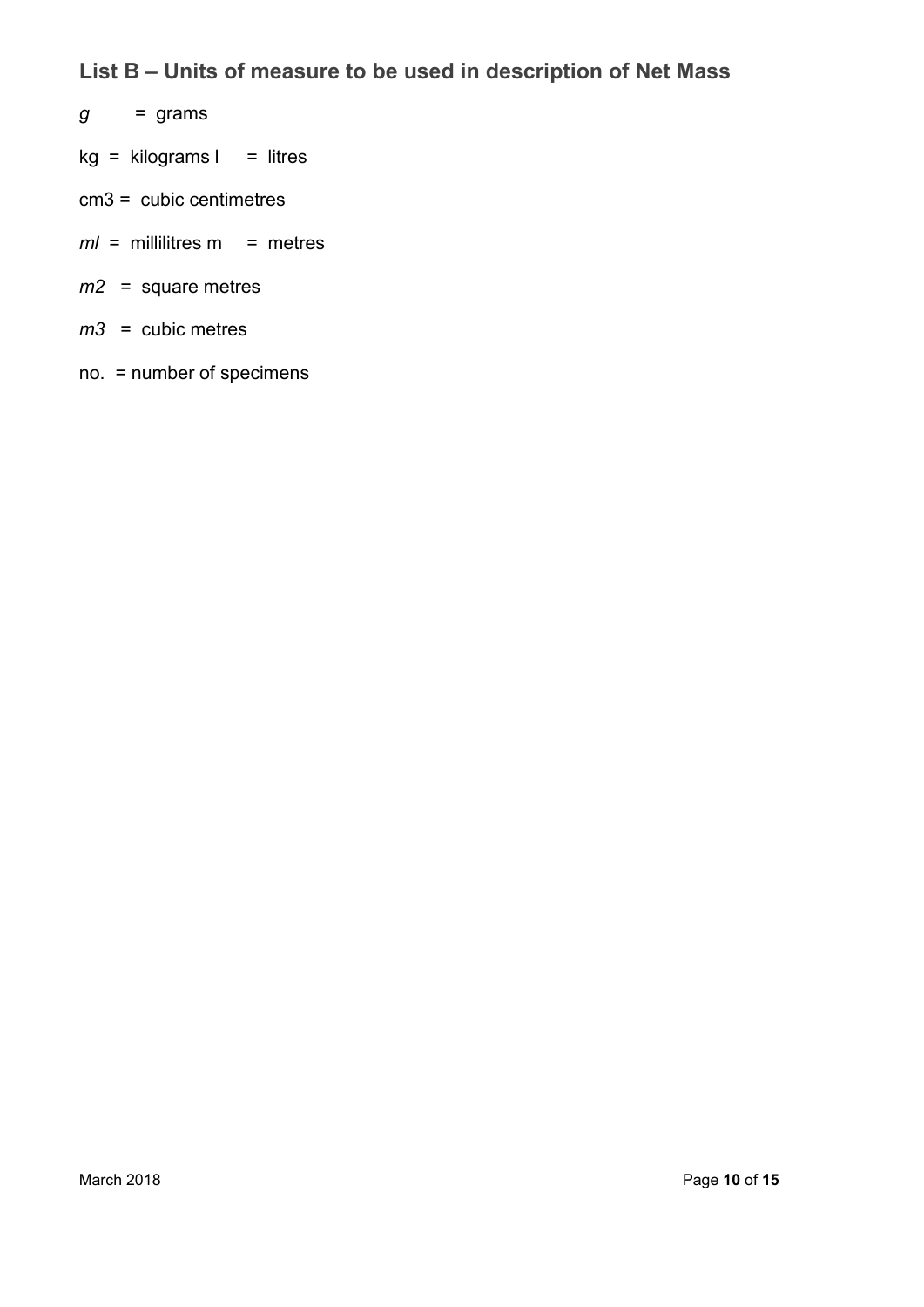#### **List C – Codes for the indication in permits and certificates of the source of specimens**

**W** Specimens taken from the wild

**R** Specimens of animals reared in a controlled environment, taken as eggs or juveniles from the wild, where they would otherwise have had a very low probability of surviving to adulthood

**D** Annex A animals bred in captivity for commercial purposes in operations included in the Register of the CITES Secretariat, in accordance with Resolution Conf 12.10 (Rev.CoP15) and Annex A plants artificially propagated for commercial purposes in accordance with Chapter XIII of Regulation (EC) No. 865/2006, as well as parts and derivatives thereof. **See note below**

**A** Annex A plants artificially propagated for non-commercial purposes and Annexes B and C plants artificially propagated in accordance with the Commission Regulation, as well as parts and derivatives thereof

**C** Animals bred in captivity in accordance with Chapter XIII of Regulation (EC) No.

865/2006, as well as parts and derivatives thereof. **See note below.**

**F** Animals born in captivity, but for which the criteria of the Commission Regulation are not met, as well as parts and derivatives thereof

**I** Confiscated or seized specimens (only to be used in conjunction with another source code)

- **O** Pre-Convention (only to be used in conjunction with another source code)
- **U** Source unknown (must be justified)
- **X** Specimens taken in the marine environment not under the jurisdiction of any State.

**Note: It is the applicant's responsibility to ensure that the correct code is given for captive bred and artificially propagated specimens and to decide whether source code C or D is most appropriate.**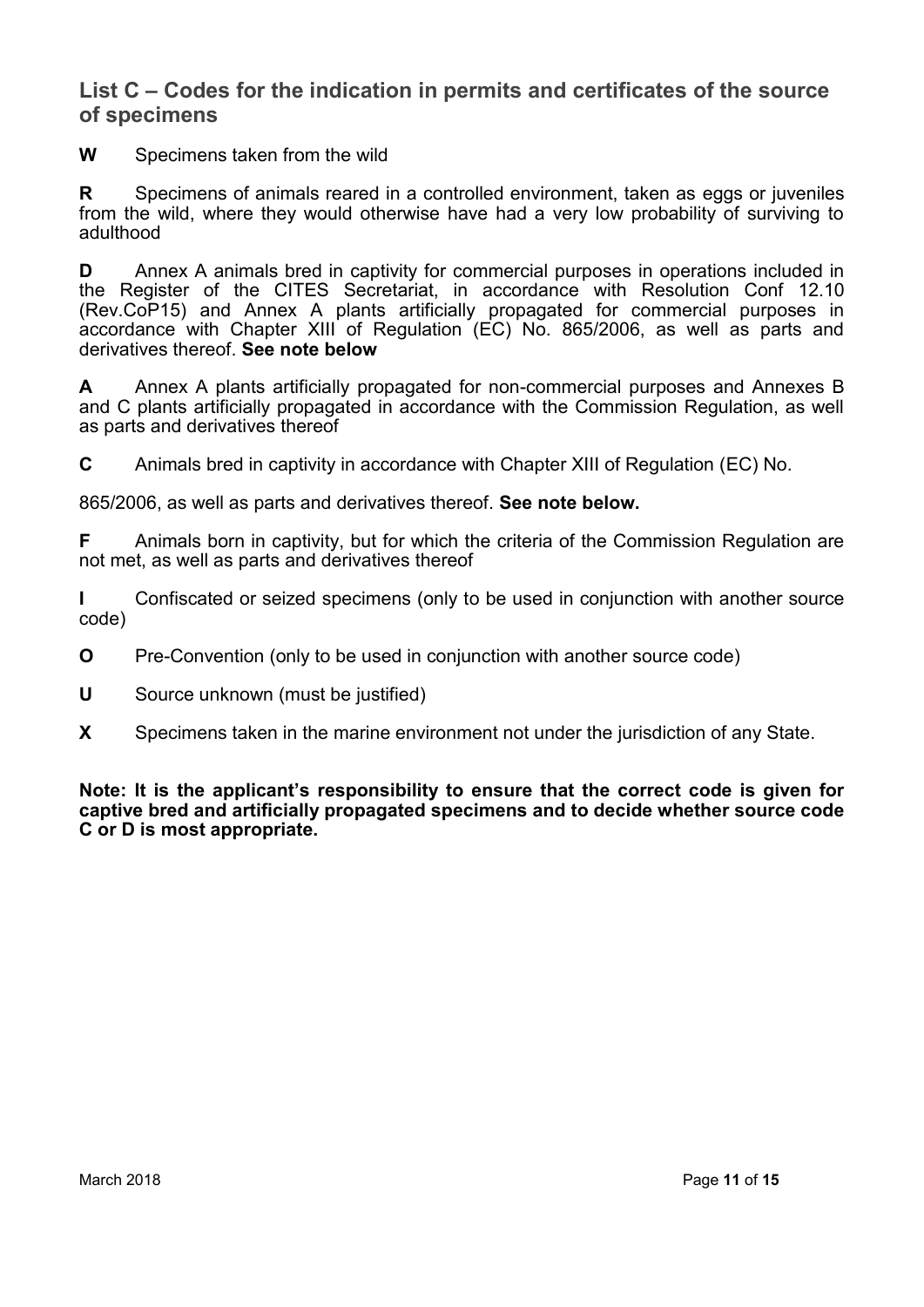# **List D - Codes for the indication in permits and certificates of the purpose of a transaction**

- **B** Breeding in captivity or artificial propagation
- **E** Educational
- **G** Botanical gardens
- **H** Hunting trophies
- **L** Enforcement
- **M** Bio-medical research
- **N** Reintroduction or introduction into the wild
- **P** Personal
- **Q** Circuses and travelling exhibitions
- **S** Scientific
- **T** Commercial
- **Z** Zoos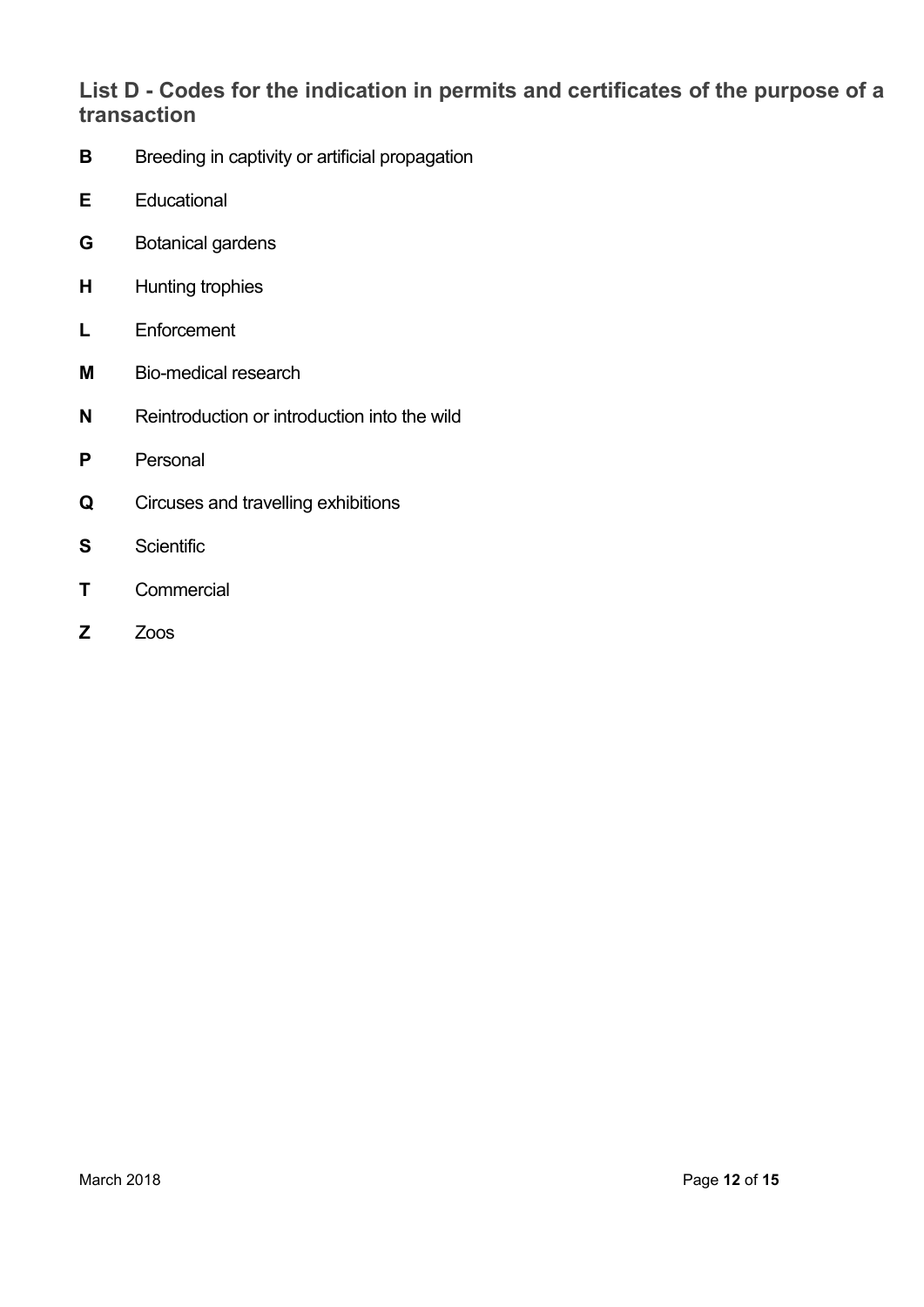# **Things you should know when making a CITES application**

#### *Completing the application form*

We know the form can be difficult to complete but unfortunately its format is set out in the EU CITES Regulations and cannot be changed.

If you are applying for an import permit you need to acquire a copy of the export permit BEFORE you submit the application. If there is any problem with your application or we need more information a caseofficer will contact you.

#### *Acknowledgement*

We will acknowledge receipt of your application by email if you have included your email address on the application form. If you would like an acknowledgement but have no email address, please write "acknowledgement required" at the top of your application form and we will send you a pre- printed postcard.

#### *Consideration*

Once we receive your application it will be assigned to a particular case-officer, who are assigned alphabetically, either by your surname or business name. They will log your application onto our system and complete the necessary steps to determine whether the documents can be issued. Applications may be referred to our Scientific Advisors the Joint Nature Conservation Committee (JNCC) or the Royal Botanical Gardens at Kew, for scientific advice and the more information you are able to supply with your application the quicker it will be processed. It is not part of our role to pursue information or fill in parts of the form on your behalf. If there is not enough information, your application may be returned to you and it is possible it may be refused.

#### *Targets for processing applications*

Our targets for processing applications are calculated from the date we receive all the information we need. This may not be the date we receive your application, as we may need to ask you for further information. We aim to process

- 10% of complete applications within 5 working days (1 week)
- 90% of complete applications within 15 working days (3 weeks)
- 100% of complete applications within 30 working days (6 weeks)

*Releasing information to agents (etc)* (Separate advice for agents can be found below)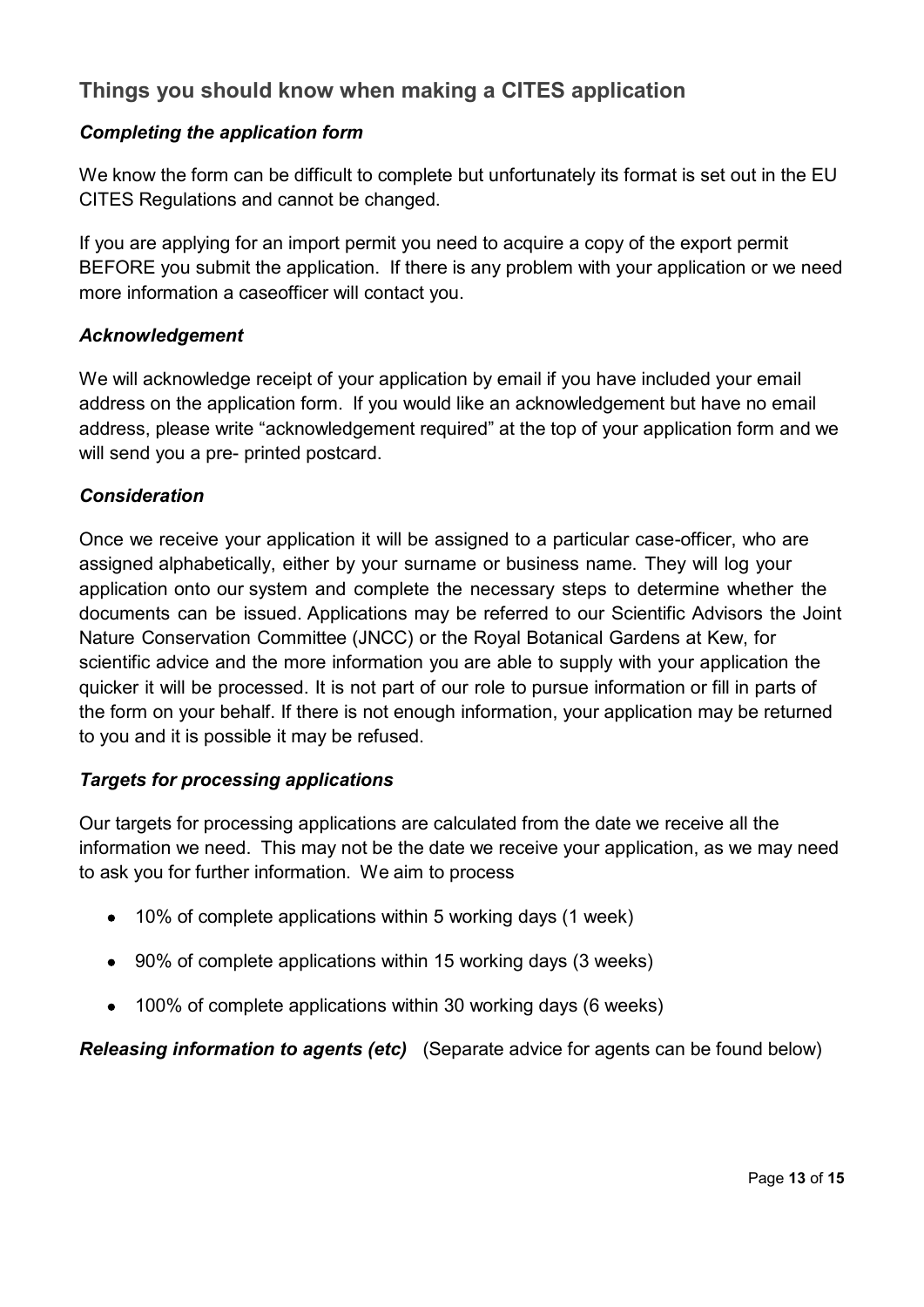We can only release information about an application to the person who has made and signed the application. To avoid delays and any chance of misunderstanding, **you must let us know in writing at the time you make the application** if you:

- are going to be using an agent
- will need us to release information to your spouse or partner
- have authorised some-one else to sign applications on your behalf

We will need to know their name and details of what information you are happy for us to release to them. If we do not have this information in advance we will have to refuse their enquiry, or contact you separately for confirmation.

#### *Fees*

Applications cannot be processed unless they are accompanied by the appropriate fee. The schedule of fees can be found on [GOV.UK.](https://www.gov.uk/cites-imports-and-exports#charges) Payments can be submitted by cheque or postal order made payable to "APHA", or you can pay by credit card by calling 01904 455 395. Alternatively you canset up a BACS account with us by contacting this office on 0117 372 3700 for further details.

#### *Returning the form and general enquiries*

The completed form can be returned by post or emailed to:

APHA Centre for International Trade - Bristol Floor 3, Horizon House

Deanery Road, Bristol BS1 5AH Phone: 0117 372 3700 Fax: 0117 372 8206 E-mail: [wildlife.licensing@APHA.gsi.gov.uk](mailto:wildlife.licensing@APHA.gsi.gov.uk) Website: https:/[/www.gov.uk/cites-imports-and-exports](http://www.gov.uk/cites-imports-and-exports)

If you have any queries about CITES licensing please visit our website above or phone us and we will find the right person to advise you. If you would prefer to email please send your enquiry with as much information as possible.